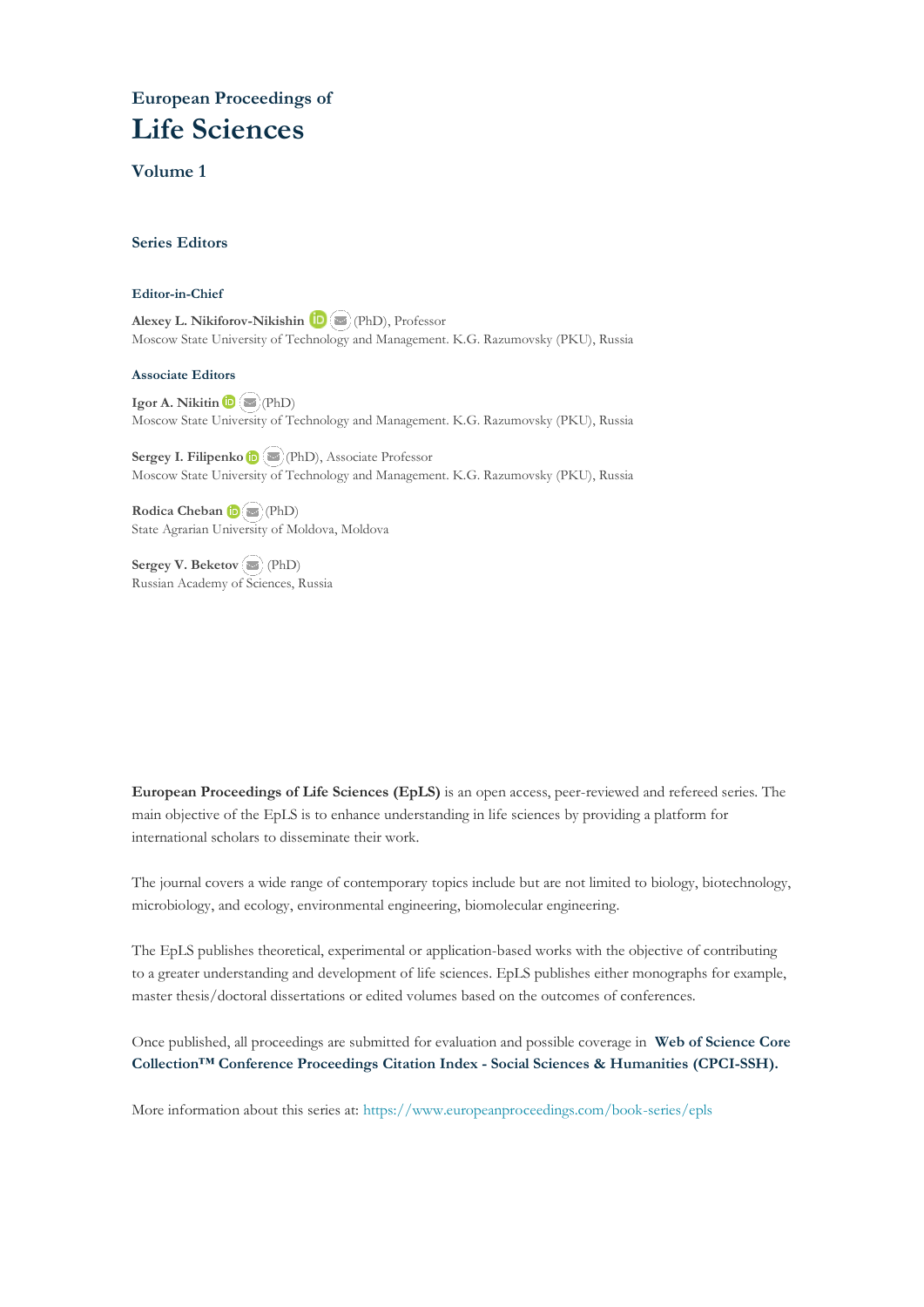# BIOTECHNOLOGY, ECOLOGY, NATURE MANAGEMENT

Selected, peer-reviewed papers from

Biotechnology, ecology, nature management (BENM 2021), May 25, 2021, Moscow State University of Technology and Management named after K.G. Razumovsky (FCU) (Moscow, Russian Federation)

## Edited by:

SergeyValerievich Beketov **D**, Igor Alekseevich Nikitin **D** 

# Editor(s) Affiliation(s):

**Sergey Valerievich Beketov,** (PhD) Institute of General Genetics. N.I. Vavilov Russian Academy of Sciences, Russian Federation

**Igor Alekseevich Nikitin,** (PhD) Moscow State University of Technology and Management named after K.G. Razumovsky (the First Cossack University), Russian Federation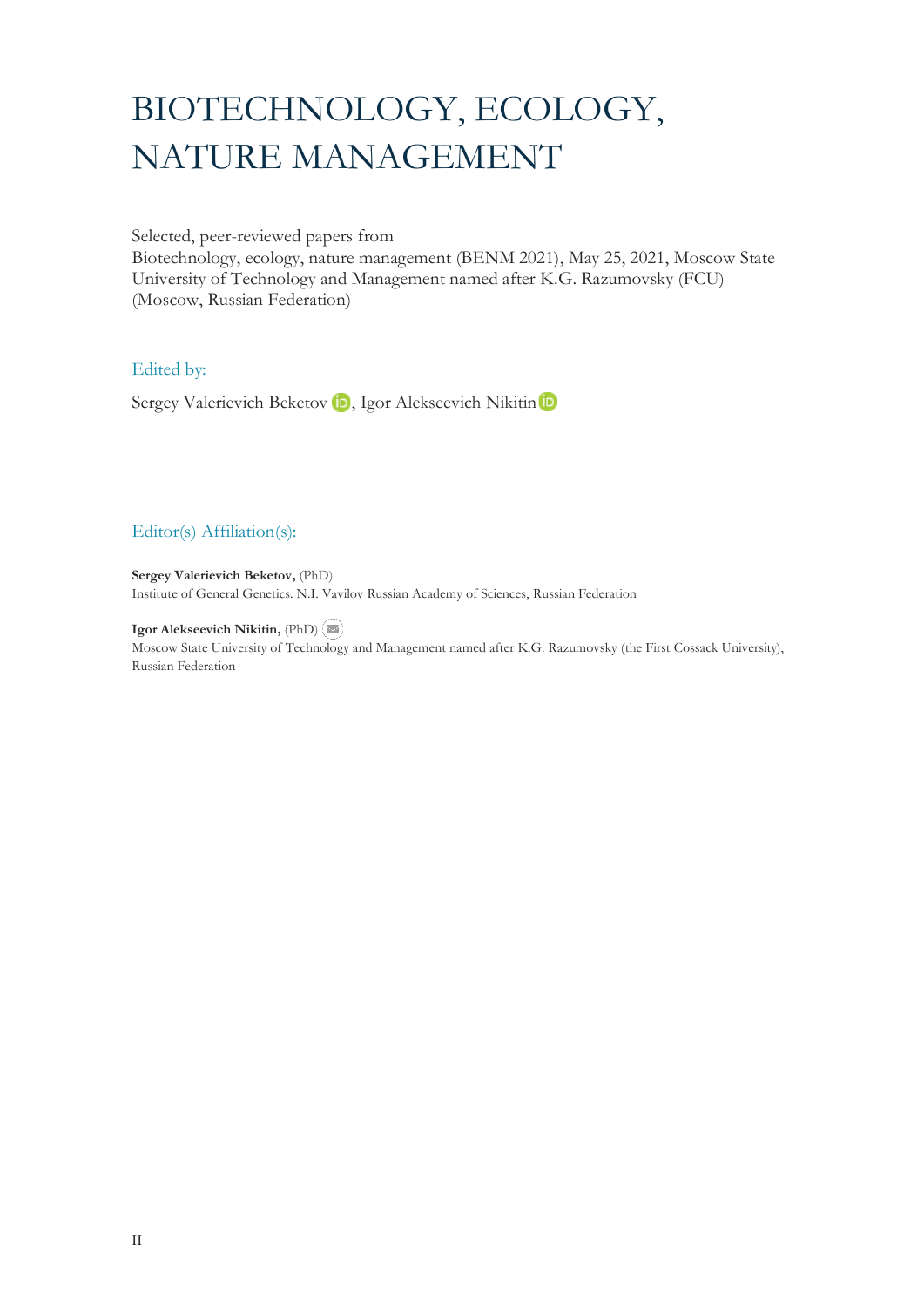

ISSN: 2672-8575 (online) European Proceedings of Life Sciences ISBN: 978-1-80296-954-2 (e-book) BIOTECHNOLOGY, ECOLOGY, NATURE MANAGEMENT <https://doi.org/10.15405/epls.26728575.22011.1>

 $\bigcirc \mathbf{0} \mathbf{0}$ © The Editor(s) and The Author(s) 2022. This is an open access book distributed under the Creative Commons CC  $ND$ License BY-NC-ND 4.0. Unported License, permitting all non-commercial use, distribution, and reproduction in any medium, provided the original work is properly cited.

This book is published by the registered company European Publisher Ltd. which is registered under the ISO London Limited. The registered company address is: 293 Green Lanes, Palmers Green, London, United Kingdom, N13 4XS Reg. Number: 9219513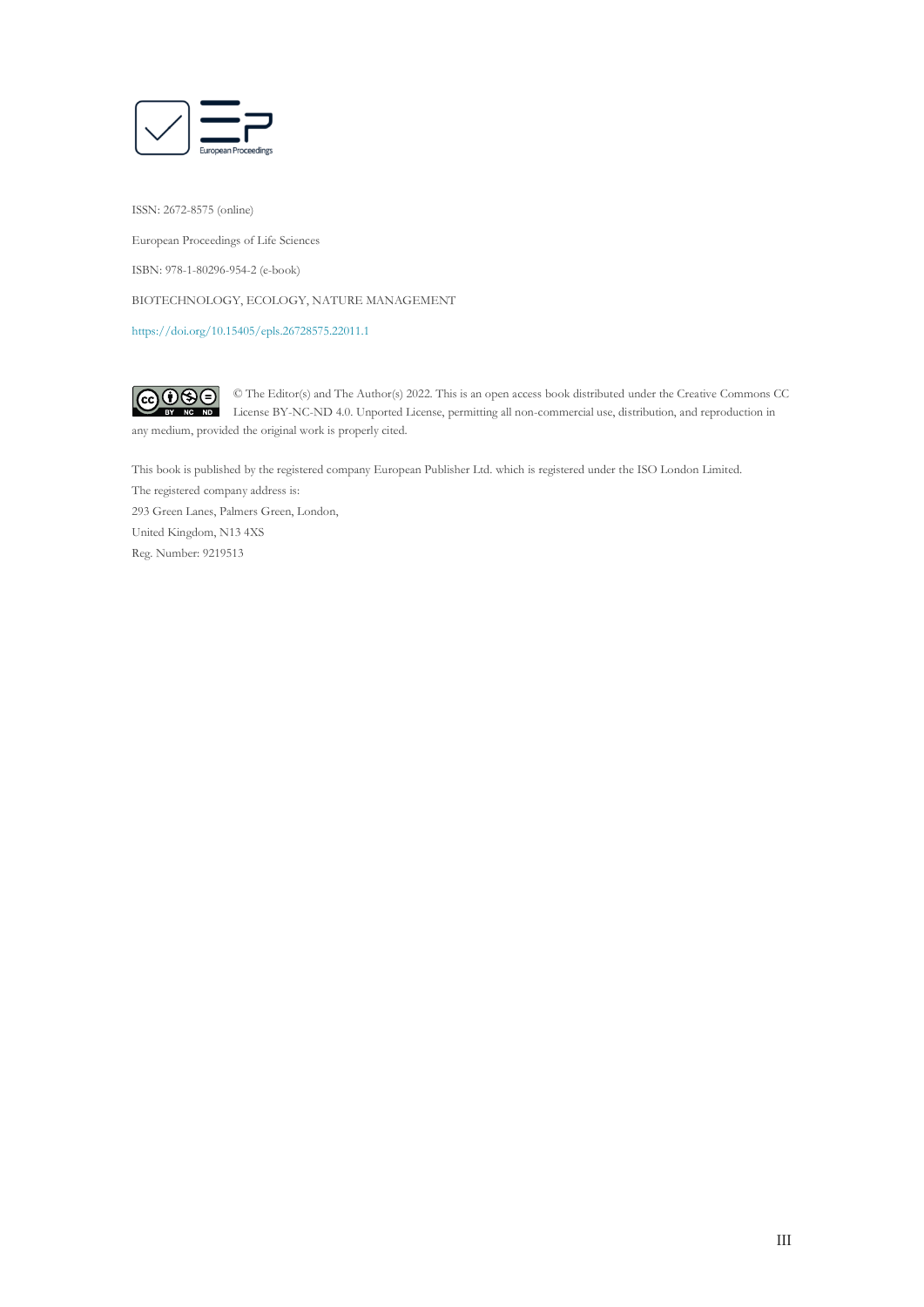# **Preface**

The volume contains selected, peer-reviewed papers from the International Scientific and Practical Conference "Biotechnology, ecology, nature management" (BENM 2021) which was held on May 25, 2021 in Moscow State University of Technology and Management named after K.G. Razumovsky (FCU) (Moscow, Russian Federation)

The objective of conference has a comprehensive nature of assessing the development of biotechnologies, the use of green technologies, organic farming, with an in-depth consideration of issues of water use, water purification.

Importance of the conference is to pay special attention to environmental issues of regulation and regulation of water pollution.

The conference itenary comprised keynote speeches, plenary sessions, and workshop, which discussed a wide range of issues: the current state of water quality, biodiversity conservation and the development of the fishery complex, the introduction of innovative technologies at industry enterprises, staffing, as well as mechanisms for interaction between science and business. and education in aquatic ecology and aquaculture.

The conference was attended by leading scientists in the field of aquatic ecology and fisheries, representatives Federation Council, State Duma, Ministry agriculture of the Russian Federation, specialized scientific research institutes of the Russian Academy of Sciences, educational organizations, expert community, international associations and unions, representatives of the business community.

50 papers were accepted, and 17 papers were presented at the conference. Each author was alloted 15 minutes to present their paper. The conference's international flavour was provided by participants who came from Republic of Moldova, Pridnestrovian Moldavian Republic, Republic of Belarus, Mauritius.

The review process for the papers was stringent. The software program "Antiplagiat.VUZ" was used for plagiarism detection. Each submission was subjected to a double-blind review process by two reviewers. The number of submissions received and reviewed was 50 and the number of submissions accepted was 40 indicating an acceptance rate of 80%. A total of 15 reviewers were involved in the review process.

30 January, 2021

#### **Conference Chairs**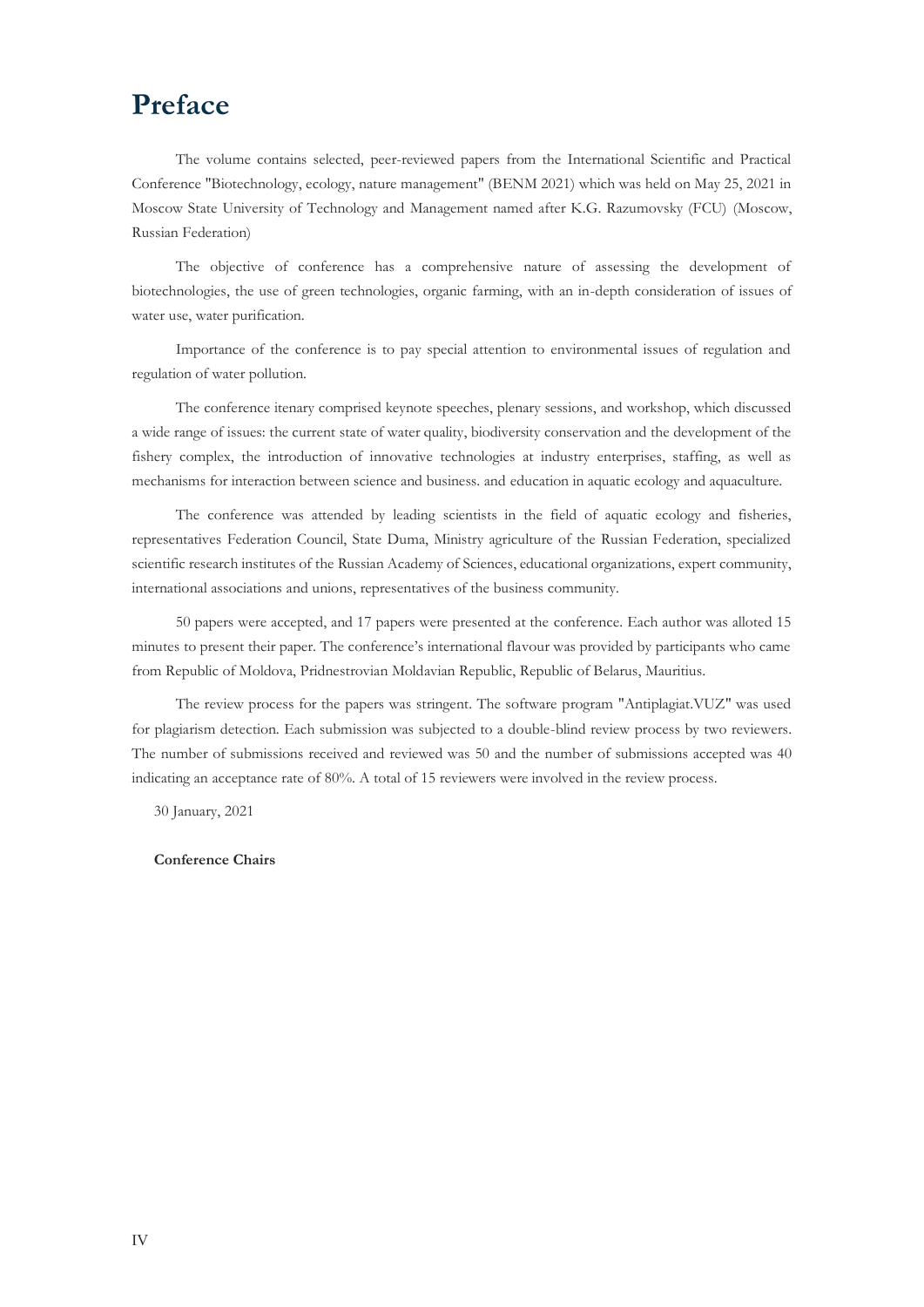# **Chairs**

Chair, Sergey Nikolaevich CHEBOTAREV, Doctor of Physics and Mathematics, Professor *Moscow State University of Technology and Management named after K.G. Razumovsky (FCU), Russian Federation*

Co-Chair, Alexey Lvovich NIKIFOROV-NIKISHIN, Doctor of Biological Sciences, Professor *Moscow State University of Technology and Management named after K.G. Razumovsky (FCU), Russian Federation*

Co-Chair, Sergey Gerasimovich MITIN, Doctor of Economics, Professor, *Senator of the Russian Federation, First Deputy Chairman of the Federation Council Committee on Agrarian and Food Policy and Environmental Management, Russian Federation*

Co-Chair, Pyotr Aleksandrovich CHEKMAREV

*Chairman of the RF CCI Committee for the Development of the Agroindustrial Complex, Plenipotentiary Representative of the Chuvash Republic under the President of the Russian Federation, Honored Worker of Agriculture of the Russian Federation, Academician of the Russian Academy of Sciences, Russian Academy of Agricultural Sciences, Doctor of Agricultural Sciences, Russian Federation*

# **Editorial Committee Members**

- Rodica CEBAN The State Agrarian University of Moldova, Republic of Moldova
- Sergey FILIPENKO Transnistrian State University named after T.G. Shevchenko, Pridnestrovian Moldavian Republic

# **Organizing Committee Members**

- Viktor Aleksandrovich KLIMOV Moscow State University of Technology and Management named after K.G. Razumovsky (FCU), Russian Federation
- **THE Yuri Georgievich SIMAKOV** Moscow State University of Technology and Management named after K.G. Razumovsky (FCU), Russian Federation
- Dmitry Lvovich NIKIFOROV-NIKISHIN Moscow State University of Technology and Management named after K.G. Razumovsky (FCU), Russian Federation
- Maxim Petrovich KHARCHENKO Moscow State University of Technology and Management named after K.G. Razumovsky (FCU), Russian Federation

# **Keynote Speakers**

#### **Water Resources Management in Moldova**

Rodica CHEBAN, Doctor of Agricultural Sciences, Associate Professor of the Department - Natural Resources Management, State Agrarian University of Moldova, Republic of Moldova

#### **Monitoring of the Quality of Natural Water Sources in the Republic of Belarus**

Svetlana Nikolaevna BAITOVA, Ph.D., Associate Professor, Head of the Department of Technosphere Safety and General Physics, Belarusian State University of Food and Chemical Technologies, Republic of Belarus

### **Eurasian Aquaculture. Ecosystem approach, New Biotechnologies, Environmental Standards**

Alexander Viktorovich NEVREDINOV, Head of the Eurasian Aquaculture Alliance, Head of the Aquaculture Commission of the Public Council under the Federal Agency for Fishery of the Government of the Russian Federation, Russian Federation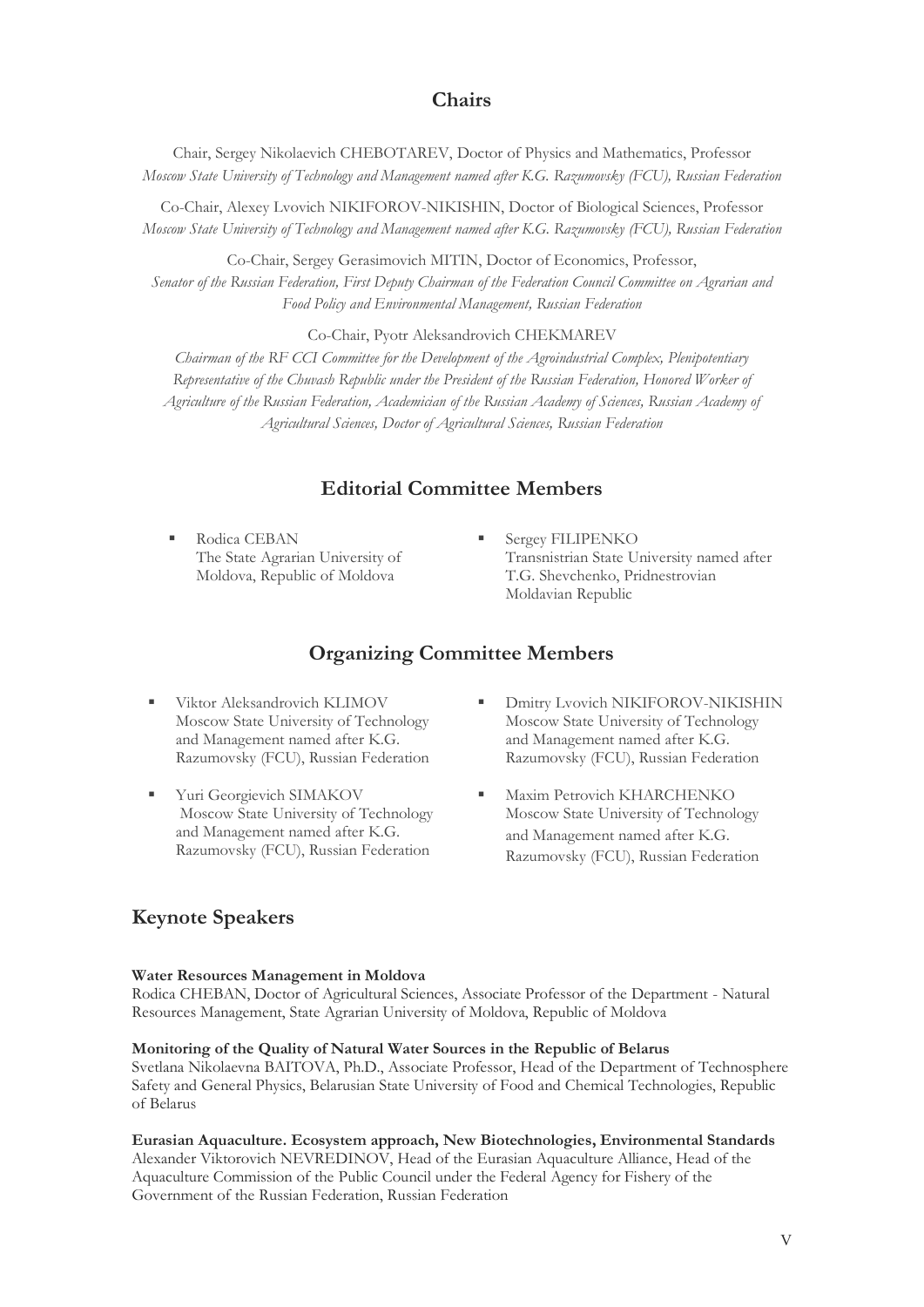# **Plenary Speakers**

### **Scientific and Expert Support for the Development and Approval of Fishery MPCs**

Andrey Vyacheslavovich TSAREV, Deputy Head of the Federal State Budgetary Institution "Central Office for Fisheries Expertise and Standards for the Conservation, Reproduction of Aquatic Biological Resources and Acclimatization", Russian Federation

#### **The State of Aquaculture About. Mauritius and Prospects for Cooperation**

with MGUTU named after K.G. Razumovsky

Svetlana Viktorovna BARTENEVA, Representative of the organization for the conservation of marine biofauna of the island of Mauritius, Mauritius

# **Workshop Leaders**

#### **Innovative Approaches in Education in The Direction of Aquatic Biological Resources and Aquaculture**

Alexey Lvovich NIKIFOROV-NIKISHIN, Doctor of Biological Sciences, Moscow State University of Technology and Management named after K.G. Razumovsky (FCU), Russian Federation

# **Sponsors**



**K.G. Razumovsky Moscow State University of Technologies and Management**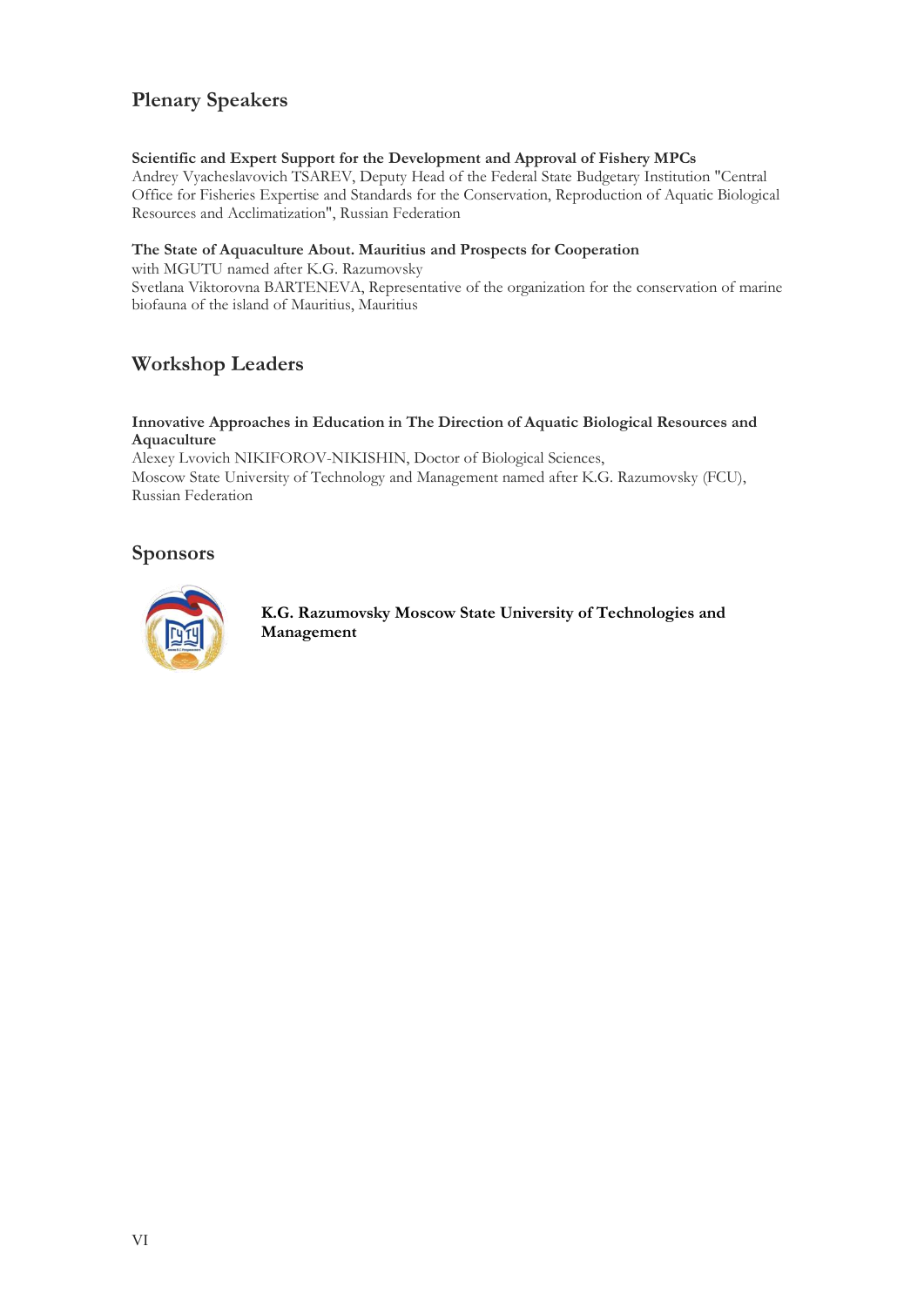# **Table of Contents**

#### **No: 1**

Title: Change Specifically Responses To Mtor Inhibition Based On Brain Of N. Guentheri *Pages: 1 - 9* Author(s): Y. S. Vershinina, G. S. Krasnov, Z. G. Guvatova, A. V. Kudryavtseva

#### **No: 2**

Title: Mitotic Epithelial Of The Lens Of Rainbow Trout Exposed To Benzene Compounds *Pages: 10 - 19* Author(s): Yu. G. Simakov, N. I. Kochetkov, Yu. A. Kuchikhin, S. V. Smorodinskaya

#### **No: 3**

Title: The Quality Monitoring Of Combined Feeds For Trut And Sturgeon Fishes *Pages: 20 - 24* Author(s): A. A. Klimuk, S. V. Beketov, L. L. Brezhnev, I. R. Selivanova

#### **No: 4**

Title: Effect Of Electromagnetic Radiation Of Extremely Low Frequencies On Carp Development *Pages: 25 - 42* Author(s): D. V. Shumeiko, A. D. Markov, A. V. Abramchuk, V. N. Khorosheltseva

#### **No: 5**

Title: The Rare And Protected Algal Species Of The Barents Sea *Pages: 43 - 50* Author(s): T. L. Kalita, S. V. Lohankova, K. O. Yangulova, A. A. Kornuhin

#### **No: 6**

Title: Analysis Of The Microflora Of Mucus Secretions Of The Worm (Eisenia Fetida) *Pages: 51 - 58* Author(s): L. I. Buchkova, A. K. Ponomarev, O. G. Bugaev, T. I. Horeva

#### **No: 7**

Title: Installation For Making Fried Crill Ice Cream *Pages: 59 - 67* Author(s): Aleksandr A. Krasnichenko, Dmitry R. Leskevich, Dmitriy N. Akimov, Vadim V. Tuyakov, Gamzat M. Aliev

#### **No: 8**

Title: Freshwater Artificial Reefs As A Way To Increase Of The Productivity *Pages: 68 - 74* Author(s): T. L. Kalita, O. N. Mingaleova, D. S. Khatuntsov, A. N. Zhavnerov

#### **No: 9**

Title: Fish Protection, In Relation To The Hydraulic Structures Of The Moscow Canal *Pages: 75 - 85* Author(s): A. V. Gorbunov, V. A. Klimov, T. L. Kalita, V. R. Barbashov

#### **No: 10**

Title: Indirect Evaporating Cooling In The Passenger Car Air Conditioning System *Pages: 86 - 97* Author(s): Aleksandr A. Krasnichenko, Dmitry P. Gashin, Denis E. Alexandrov, Andrej D. Larkin, Dmitriy G. Goncharov

#### **No: 11**

Title: Determination Of The Threshold Concentration Of Anolyte For Freshwater Fish Species *Pages: 98 - 104* Author(s): Yu. A. Kuchikhin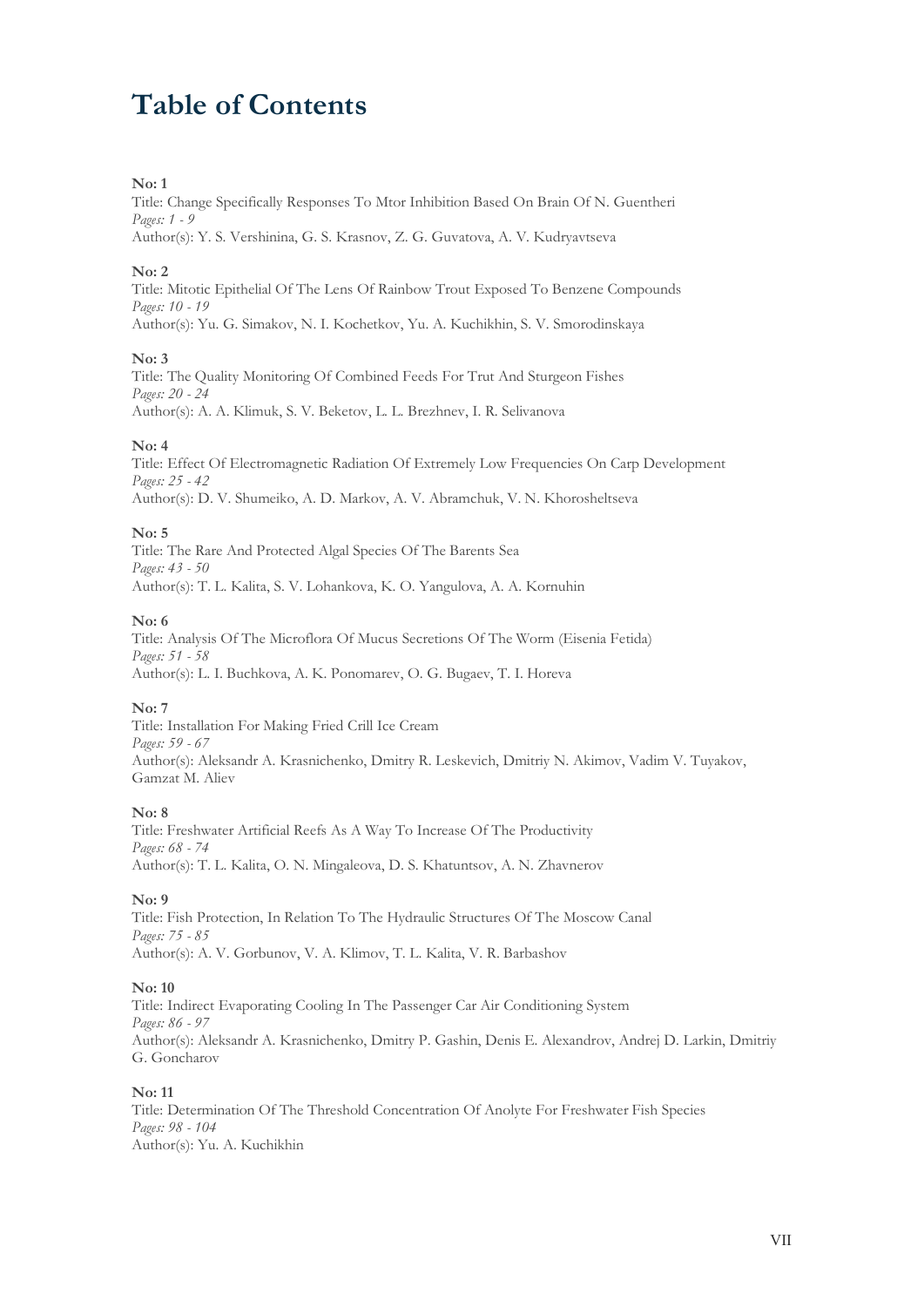#### **No: 12**

Title: Determining The Maximum Food Dose For Cyprinus Carpio After Transplantation *Pages: 105 - 111* Author(s): Yu. A. Kuchikhin, A. S. Shavrin, A. A. Zyulkin, I. R. Selivanova

#### **No: 13**

Title: Determination Of The Maximum Temperature Of The Content Of Cyprinus Carpio *Pages: 112 - 117* Author(s): Yu. A. Kuchikhin, A. S. Shavrin, A. A. Zyulkin, T. P. Khairullina

#### **No: 14**

Title: Histochemical And Morphometric Peculiarities In Philodina Roseola Rits Important For Gerontological Studies *Pages: 118 - 127* Author(s): L. I. Buchkova, S. V. Smorodinskaya, Yu. G. Simakov, K. F. Gross

#### **No: 15**

Title: Application Of Sodium Alginate Capsules As An Innovative Method Of Adding Preparations *Pages: 128 - 134* Author(s): A. P. Minaenko, Yu. A. Kuchikhin, A. N. Zhavnerov, V. A. Gribkova

#### **No: 16**

Title: Bioindication Of The State Of The Losiny Ostrov Forest *Pages: 135 - 141* Author(s): Natalya A. Mishakova, Zinaida S. Ruchkina, A. A. Nagiev

#### **No: 17**

Title: Environmental Responsibility Of The Corporation Within The Framework Of Sustainable Development *Pages: 142 - 148* Author(s): L. V. Gaidarenko, Kapitsa G. P., Lyubovskaya N. M.

#### **No: 18**

Title: Morphological Features And Secretory Activity Of Inguinal Gland Of Martes Zibellina L. *Pages: 149 - 159* Author(s): Zinaida S. Ruchkina, Alexandra Yu. Ryzhkova, Tatyana I. Horeva

#### **No: 19**

Title: Influence Of Chelated Mineral Supplement On Rabbit Productivity *Pages: 160 - 166* Author(s): Natalia A. Golovacheva, Yulia V. Tolmacheva, Anastasia A. Klimuk, Evgenia V. Korenduhina

#### **No: 20**

Title: Biochemical Status Of Rabbit Blood When Using An Organomineral Supplement *Pages: 167 - 174* Author(s): Natalia A. Golovacheva, Larisa I. Bychkova, Ekaterina A. Safronova, Anna Yu. Kondrateva

#### **No: 21**

Title: Diseases Of Rodents Dangerous To Humans Found In Urbanized Ecosystems *Pages: 175 - 180* Author(s): Viktoriya V. Erofeeva, Sergey L. Yablochnikov, Olga V. Maslennikova, Maksim N. Mahiboroda

#### **No: 22**

Title: Ecological Justification For Acclimatization Of The Caucasian Bison In The Altai Nature Reserve *Pages: 181 - 185* Author(s): A. Yu. Kondratieva, A. V. Kozlov, I. A. Glebova, S. V. Beketov

#### **No: 23**

Title: Model Of An Artificial Reef For Increasing The Bioproductivity Of Donuzlav Lake *Pages: 186 - 191* Author(s): T. P. Khairullina, T. L. Kalita, N. M. Naumov, A. Vaganova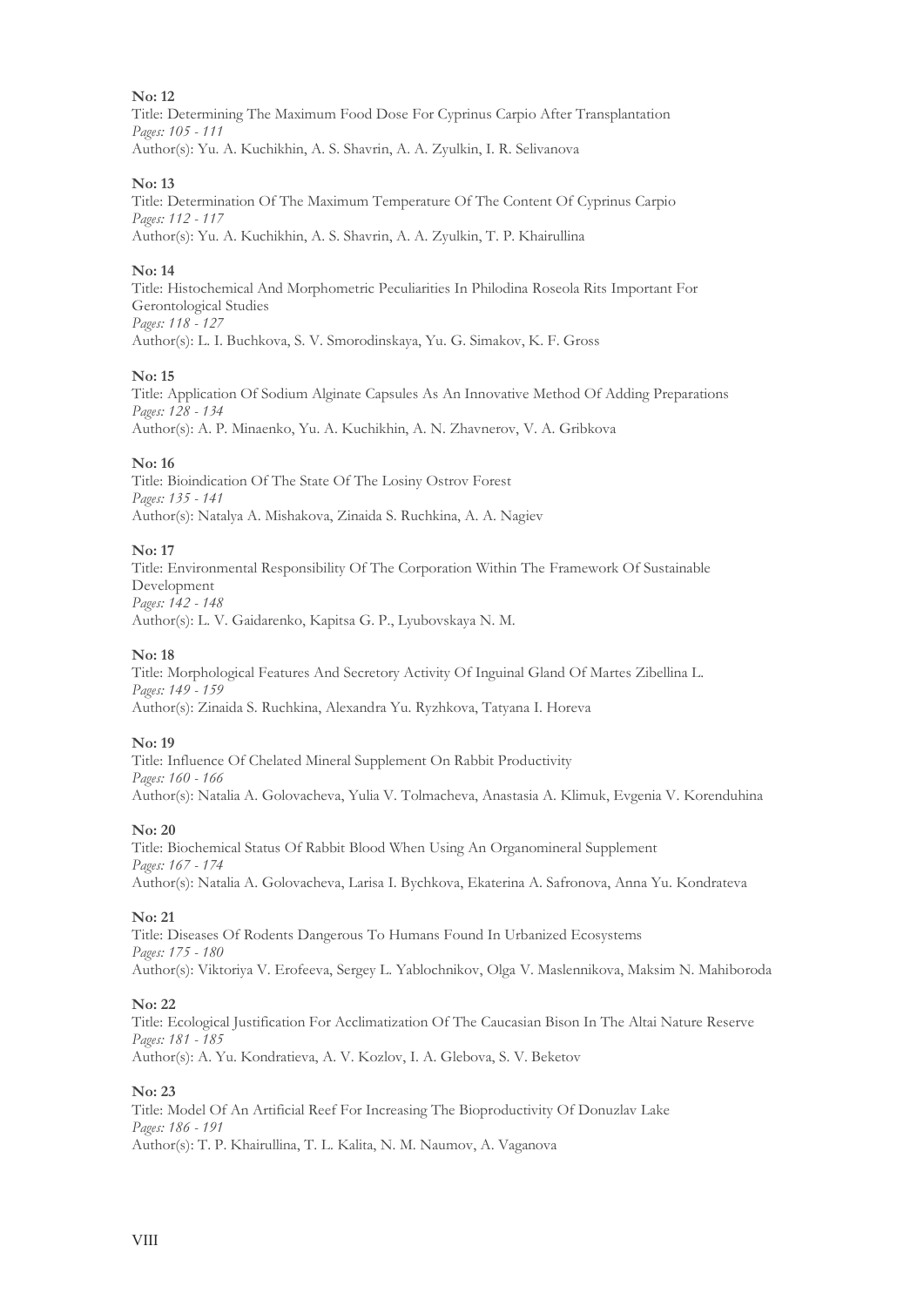#### **No: 24**

Title: Increasing The Nutritional Value Of Artemia Salina Nauplii By Enriching Haematococcus Pluvialis *Pages: 192 - 197* Author(s): A. K. Ponomarev, L. L. Brezhnev, A. V. Cherenkov

**No: 25**

Title: Genetic Symbols For Mutations In Color And Fur Structure In Chinchillas *Pages: 198 - 204* Author(s): A. V. Kozlov, M. Bakiev

#### **No: 26**

Title: Analysis Of Changes In The Hydrochemical, Hydrobiological And Geoecological State Of Borisov Pond *Pages: 205 - 210*

Author(s): M. O. Gnatenko, M. D. Tsar'kov, Yu. V. Bogatykh, V. A. Klimov

#### **No: 27**

Title: Hydrochemical Parameters Of Growing Trout On Water From An Artesian Well *Pages: 211 - 215* Author(s): A. K. Ponomarev, L. L. Brezhnev, V. A. Klimov, A. S. Polyakov

#### **No: 28**

Title: Regeneration Of Caudal Fin The Influence Of The Food Additive «Chigyany Roz» *Pages: 216 - 228* Author(s): V. A. Purtskhvanidze, S. V. Smorodinskaya, Yu. G. Simakov, M. V. Medyankina

#### **No: 29**

Title: Integration Of Water Bodies Into The Structure Of Public Urban Spaces *Pages: 229 - 243* Author(s): V. A. Kurochkina, S. K. Khlebnikov, M. D. Melnikova

#### **No: 30**

Title: Algorithms For Preventive Measures For Disease Prevention And Antioxidant Protection *Pages: 244 - 258* Author(s): V. A. Purtskhvanidze, O. A. Orlovtseva, S. N. Tefikova, M. V. Klokonos

#### **No: 31**

Title: The Reclamation Of Landscapes By Increasing The Biological Productivity Of Water Bodies *Pages: 259 - 265* Author(s): I. A. Pasko, A. V. Gorbunov, I. A. Glebova, V. A. Barbashov

#### **No: 32**

Title: Rheological Properties Of Suspensions *Pages: 266 - 273* Author(s): A. T. Vasyukova, I. U. Kusova, A. E. Alekseev

**No: 33**

Title: Application Of Modern Technologies For Processing Plant Waste *Pages: 274 - 279* Author(s): A. R. Nikolaev, A. N. Zhavnerov, B. K. Fedorov, A. P. Minaenko

#### **No: 34**

Title: Role Of Small Architectural Structures In The Organization Of Urban Open Public *Pages: 280 - 292* Author(s): V. A. Kurochkina, V. A. Klimov, M. O. Belova, E. K. Kalinichenko

#### **No: 35**

Title: Ecological And Economic Aspects Of State Regulation Of Land Resources Use *Pages: 293 - 302* Author(s): L. V. Gaidarenko, Kapitsa G. P., Lyubovskaya N. M.

#### **No: 36**

Title: Increasing The Efficiency Of Industrial Crystallization Of Sucrose *Pages: 303 - 308* Author(s): Natalia N. Lebedeva, Anatoliy A. Slavyanskiy, Vera A. Gribkova, Natalia V. Nikolaeva